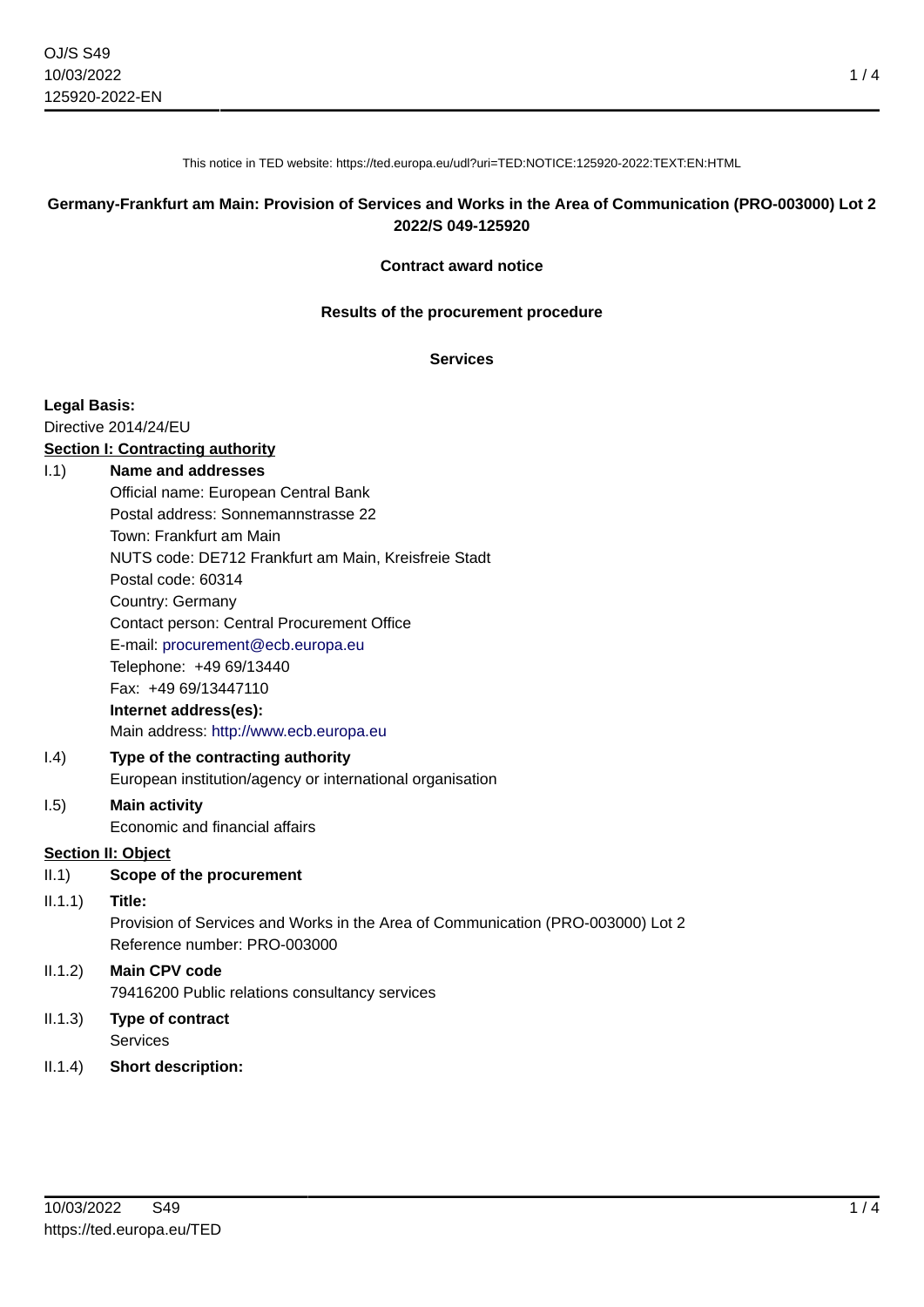The Directorate-General Communications (DG-C) at the ECB intends to award framework agreements to specialised communications suppliers under the following lot: Lot 2: Services and works in support of the ECB physical Visitor's Centre including maintenance of physical exhibitions, media installations and technical infrastructure, and further concept development and implementation in support of the ECB's related communication and outreach activities. II.1.6) **Information about lots** This contract is divided into lots: yes II.1.7) **Total value of the procurement (excluding VAT)** Value excluding VAT: 4 200 000.00 EUR II.2) **Description** II.2.1) **Title:** Services and Works for the ECB Visitor's Centre Lot No: 2 II.2.2) **Additional CPV code(s)** 92521210 Preservation services of exhibits II.2.3) **Place of performance** NUTS code: DE712 Frankfurt am Main, Kreisfreie Stadt Main site or place of performance: Maintenance for the operation of the Visitor's Centre will be at the ECB premises in Frankfurt am Main. Consultancy services for further development will be mainly at the contractor's premises. II.2.4) **Description of the procurement:** Services and works in support of the ECB physical Visitor's Centre including maintenance of physical exhibitions, media installations and technical infrastructure, and further concept development and implementation in support of the ECB's related communication and outreach activities. II.2.5) **Award criteria** Quality criterion - Name: Quality of technical offer / Weighting: 50 Price - Weighting: 50 II.2.11) **Information about options** Options: no II.2.13) **Information about European Union funds** The procurement is related to a project and/or programme financed by European Union funds: no II.2.14) **Additional information** The total value of the procurement referred to in Section II.1.7) of this contract award notice refers exclusively to the value of the contract being awarded for the lot referred to in this contract award notice. **Section IV: Procedure** IV.1) **Description** IV.1.1) **Type of procedure** Competitive procedure with negotiation IV.1.3) **Information about a framework agreement or a dynamic purchasing system** The procurement involves the establishment of a framework agreement IV.1.8) **Information about the Government Procurement Agreement (GPA)** The procurement is covered by the Government Procurement Agreement: no IV.2) **Administrative information**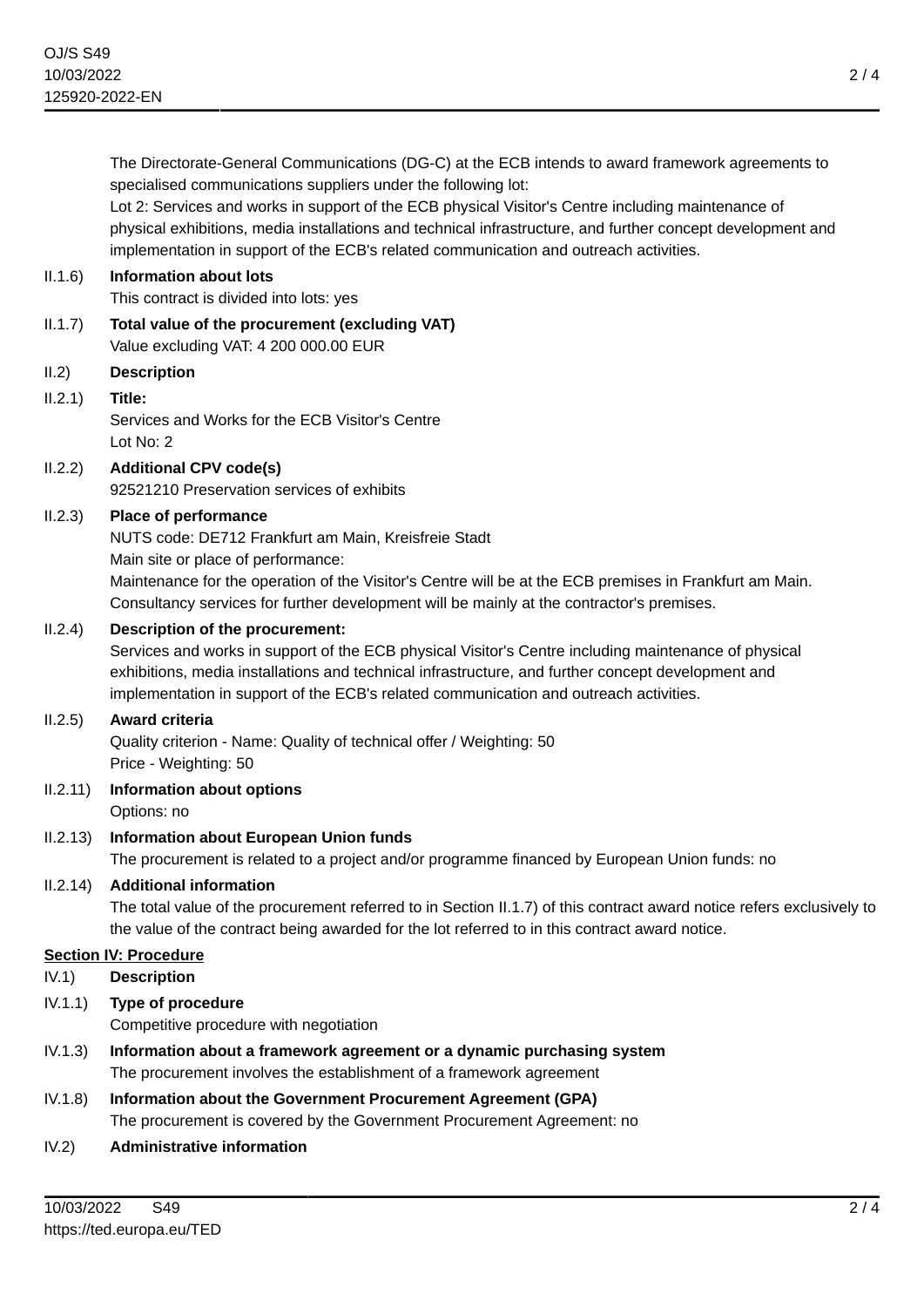| IV.2.1)                                      | Previous publication concerning this procedure<br>Notice number in the OJ S: 2019/S 095-228492                                                                                                                                                                                                                              |
|----------------------------------------------|-----------------------------------------------------------------------------------------------------------------------------------------------------------------------------------------------------------------------------------------------------------------------------------------------------------------------------|
| IV.2.8)                                      | Information about termination of dynamic purchasing system                                                                                                                                                                                                                                                                  |
| IV.2.9)                                      | Information about termination of call for competition in the form of a prior information notice                                                                                                                                                                                                                             |
| Section V: Award of contract                 |                                                                                                                                                                                                                                                                                                                             |
|                                              | Lot No: 2                                                                                                                                                                                                                                                                                                                   |
|                                              | Title:                                                                                                                                                                                                                                                                                                                      |
|                                              | Lot 2 - Services and Works for the ECB Visitor's Centre                                                                                                                                                                                                                                                                     |
|                                              | A contract/lot is awarded: yes                                                                                                                                                                                                                                                                                              |
| V.2)                                         | <b>Award of contract</b>                                                                                                                                                                                                                                                                                                    |
| V.2.1)                                       | Date of conclusion of the contract:<br>18/10/2021                                                                                                                                                                                                                                                                           |
| V.2.2)                                       | <b>Information about tenders</b>                                                                                                                                                                                                                                                                                            |
|                                              | Number of tenders received: 3                                                                                                                                                                                                                                                                                               |
|                                              | The contract has been awarded to a group of economic operators: no                                                                                                                                                                                                                                                          |
| V.2.3)                                       | Name and address of the contractor<br>Official name: Markenfilm Crossing GmbH<br>Town: Hamburg<br>NUTS code: DE6 Hamburg<br>Country: Germany<br>The contractor is an SME: no                                                                                                                                                |
| V.2.4)                                       | Information on value of the contract/lot (excluding VAT)                                                                                                                                                                                                                                                                    |
|                                              | Total value of the contract/lot: 4 200 000.00 EUR                                                                                                                                                                                                                                                                           |
| V.2.5)                                       | Information about subcontracting                                                                                                                                                                                                                                                                                            |
| <b>Section VI: Complementary information</b> |                                                                                                                                                                                                                                                                                                                             |
| VI.3)                                        | <b>Additional information:</b>                                                                                                                                                                                                                                                                                              |
|                                              | The total values of the procurement and contract(s) indicated in Section II.1.7) and Section V.2.4) is an<br>indicative non-binding spending estimate at the time of contract award.<br>The actual value of the contract(s) may differ and will be determined by actual business needs.                                     |
| VI.4)                                        | <b>Procedures for review</b>                                                                                                                                                                                                                                                                                                |
| VI.4.1)                                      | <b>Review body</b><br>Official name: Procurement Review Body of the European Central Bank, c/o Legal Advice Team<br>Postal address: Sonnemannstrasse 22<br>Town: Frankfurt am Main<br>Postal code: 60314<br>Country: Germany<br>Telephone: +49 6913440<br>Fax: +49 6913446886<br>Internet address: http://www.ecb.europa.eu |
| VI.4.2)                                      | Body responsible for mediation procedures                                                                                                                                                                                                                                                                                   |
|                                              |                                                                                                                                                                                                                                                                                                                             |

3 / 4